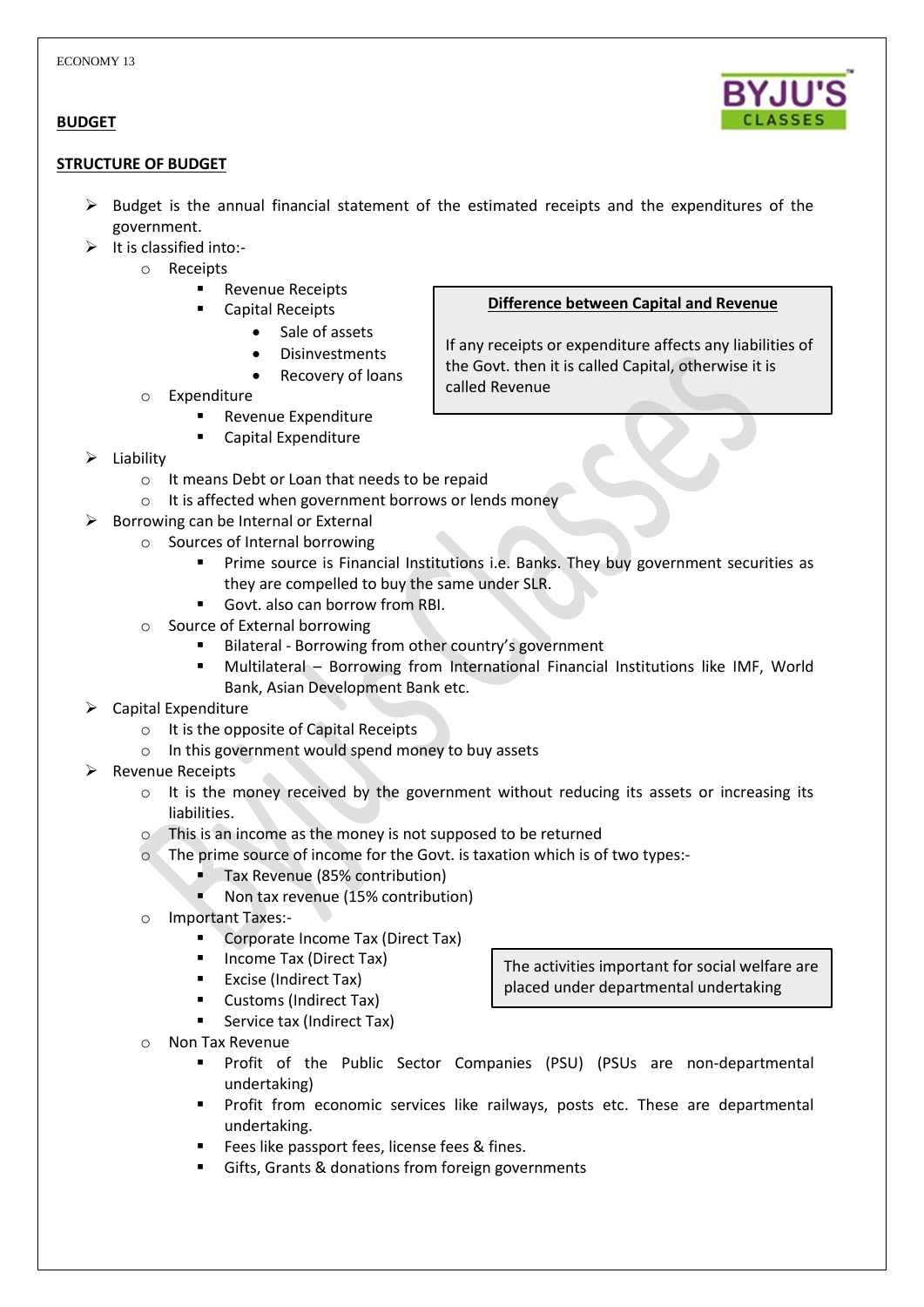- $\triangleright$  Expenditure
	- o Capital Expenditure Assets increase and liability decreases (e.g. Purchase of assets etc.)
	- $\circ$  Revenue Expenditure Day to day expenditure or current consumption expenditure of the Govt. (e.g. - Interest payments; salary and pension; Defence expenditure etc.)

## **BUDGETARY DEFICIT**

## 1. **Budget Deficit**

- $\circ$  It is excess of total expenditure over total receipts (Total Expenditure Total Receipts)
- o In India we do not have the concept of Budget Deficit
- o Earlier Budget deficit used to be equal to 91 days ad-hoc treasury bills as till 1997 we used to exclude ad-hoc treasure bills in the total receipt
- o Ad-hoc treasury bills are special type of treasury bills issued by the Govt. only to Central bank to borrow temporarily to cover the mismatch between its receipts and expenditures.
- o Govt started using it as a permanent means of borrowing and never used to repay the loan which lead to unintentional printing of money by the RBI and monetisation of deficit. Due to this ad-hoc treasury bills were abandoned in 1997.
- o After 1 April 1997 Govt. adopted Ways and Means Advances (WMA) which is a kind of overdraft facility.
- o Overdraft facilities are provided by banks to firms against current accounts.
- 2. **Fiscal Deficit** (called Budget deficit in Europe and America)
	- o It is the difference of total expenditure and the total receipts of Govt except borrowing.
	- o In simple language Fiscal Deficit means borrowing by Govt. from any sources.
	- $\circ$  Other Formulae Total Expenditure (total receipts + non-debt creating capital receipts)
	- o Borrowing may be good or bad depending on the use of funds.
	- o Fiscal Responsibility and Budget management Act (FRBMA) was passed in 2003 for Govt. to impose limit of deficit.
	- o Negative Impacts:-
		- Public debt on Govt increases.
		- If Govt. spending is more, then aggregate demand increases and with that demand price also increases
		- Interest rates increase due to which private investment reduces.
		- It reduces economic resilience of the government.
	- o Measure taken to reduce Fiscal Deficit:-
		- It can be done by either reducing total expenditure or by increasing revenue
		- To reduce expenditure Govt has adopted an Expenditure Reforms Commission in 2000. Mr K.P. Geethakrishnan was the chairman.
		- This commission has taken measures like reducing subsidies and reducing Govt. staff.
		- To increase revenue Govt. has initiated Tax reforms and is also planning to introduce GST.
		- Reforms in PSUs
		- Selling off non-viable assets like PSUs and land to pay off debt.
		- Fiscal reforms Committee was set up under the chairmanship of Dr. Vijay L. Kelkar

# 3. **Revenue Deficit**

- o It is the excess of revenue expenditure over revenue receipts
- $\circ$  Revenue Deficit = Revenue expenditure Revenue receipts
- $\circ$  This deficit is not desirable and is the worst type of deficit as it leads to dilution of assets and increase in liabilities for that expenditure which would benefit Govt. in future.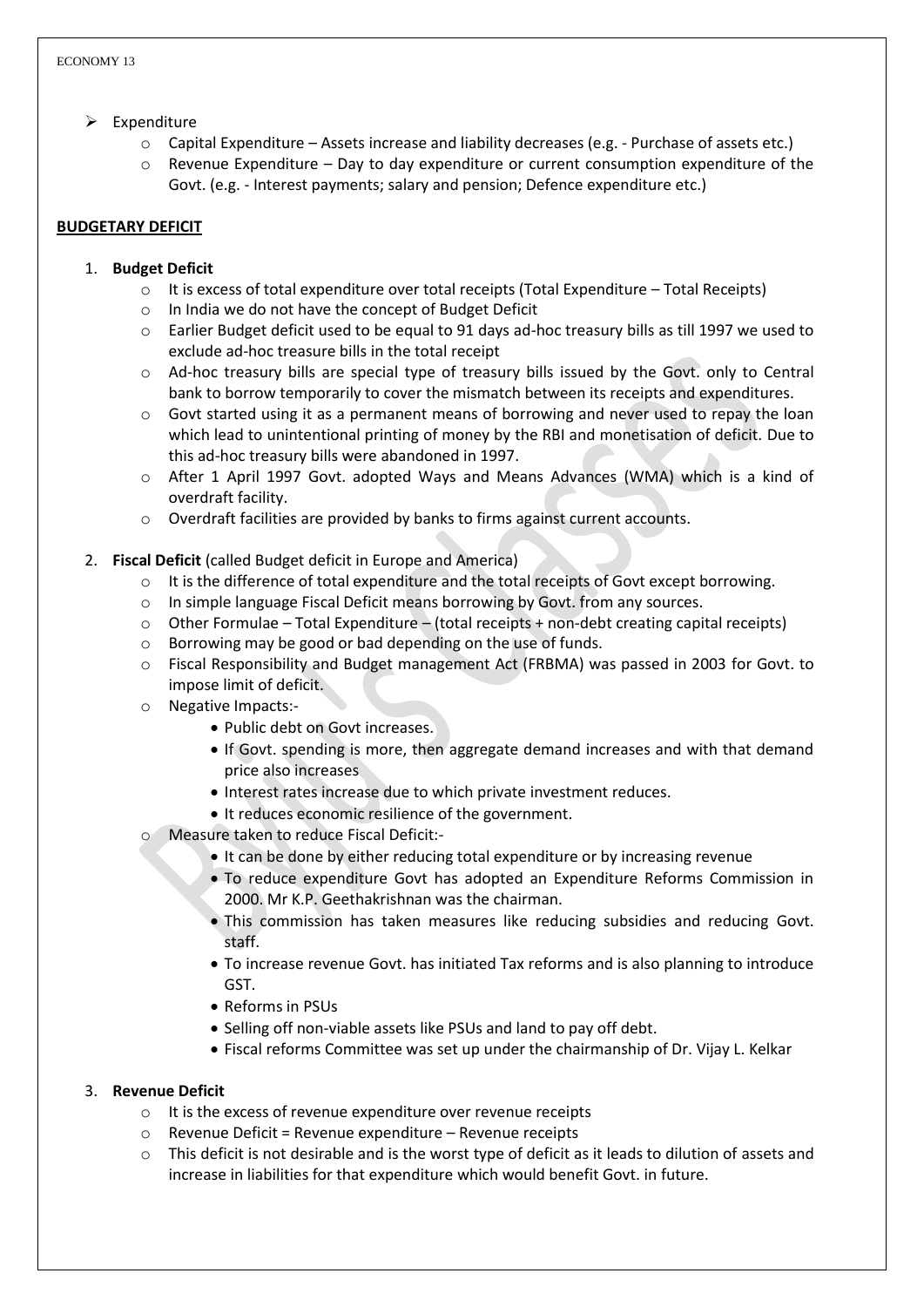- o Under FRBMA revenue deficit is not allowed
- o It should have been reduced to 0% by 2009.
- o For the year 2012-13, the target is more than 4%.

# 4. **Effective Revenue Deficit** (ERD)

- o Revenue Deficit (RD) = Revenue Expenditure Revenue Receipts
- o Revenue expenditures like interest payments, wages and salaries, grants etc.
- $\circ$  Majority of the grants are provided for capital expenditure and since the grants are leading to creation of assets, hence they are not revenue expenditure.
- $\circ$  So Effective Revenue Deficit = Revenue Deficits Grants for Capital expenditure. It shows the effective reduction of assets or increase in liabilities.
- $\circ$  The target for ERD is 1.8% of the GDP which is almost half of revenue deficit.

# 5. **Primary Deficit** (PD)

- o PD = Fiscal Deficit Interest Payments
- $\circ$  If govt, borrows in the current financial year, it has to pay interest from the next year or as and when decided by the lender.
- $\circ$  If primary deficit is zero, it means that Govt. is borrowing just to meet the interest payments.
- o PD's implications depends on various factors like Size of public debt and Level of development
- o There is no target in FRBMA. If Fiscal deficit reduces then PD will also reduce.
- o PD target for this financial year is 1.7% of GDP.

## 6. **Monetised Deficit**

- o It measures the borrowings of Govt from RBI during the financial year
- $\circ$  RBI is empowered to print money against Govt security and when Govt borrows from RBI it provides Govt security which leads to printing of money.
- o Currency held by other entities other than Govt is called High Powered Money and this printing of money will increase the High Powered Money.
- $\circ$  This will result in increase of Money Supply as Money Supply = Money Multiplier x H. This will lead to increase in aggregate demand which will further lead to Inflation.
- o Govt. borrowing money from RBI is also called Deficit Financing.
- o As per FRBMA direct borrowing from RBI is not allowed i.e. monetised deficit is not allowed.

# **FISCAL POLICY**

- $\triangleright$  Fiscal Policy deals with the revenue and expenditure policy of the Govt.
- $\triangleright$  The word fiscal has been derived from the word 'fisk' which means public treasury or Govt funds
- $\triangleright$  Tool of fiscal policy:
	- o Taxation
	- o Public expenditure
	- o Public debt
	- o Plan and Non-Plan Expenditure
- $\triangleright$  Public Debt means debt on the Govt
- $\triangleright$  It is accumulated borrowing of the Govt
- ▶ Components of Public Debt:
	- o Internal Debt or liabilities
	- o Other Liabilities
	- o External debt
- $\triangleright$  Types of Govt. funds
	- o Consolidated Fund of India

High Level committee on public expenditure was set up in 2011 headed by Dr. C Rangarajan.

This committee suggested that this classification on plan and no-plan expenditure should be abolished because it is arbitrary.

This committee suggested that Govt should use revenue and capital instead of plan and non-plan

It has also recommended that the role of planning commission to some extent should be diluted. Instead of finalisation of plans of the state Govt by planning commission this work should be done by Finance Ministry.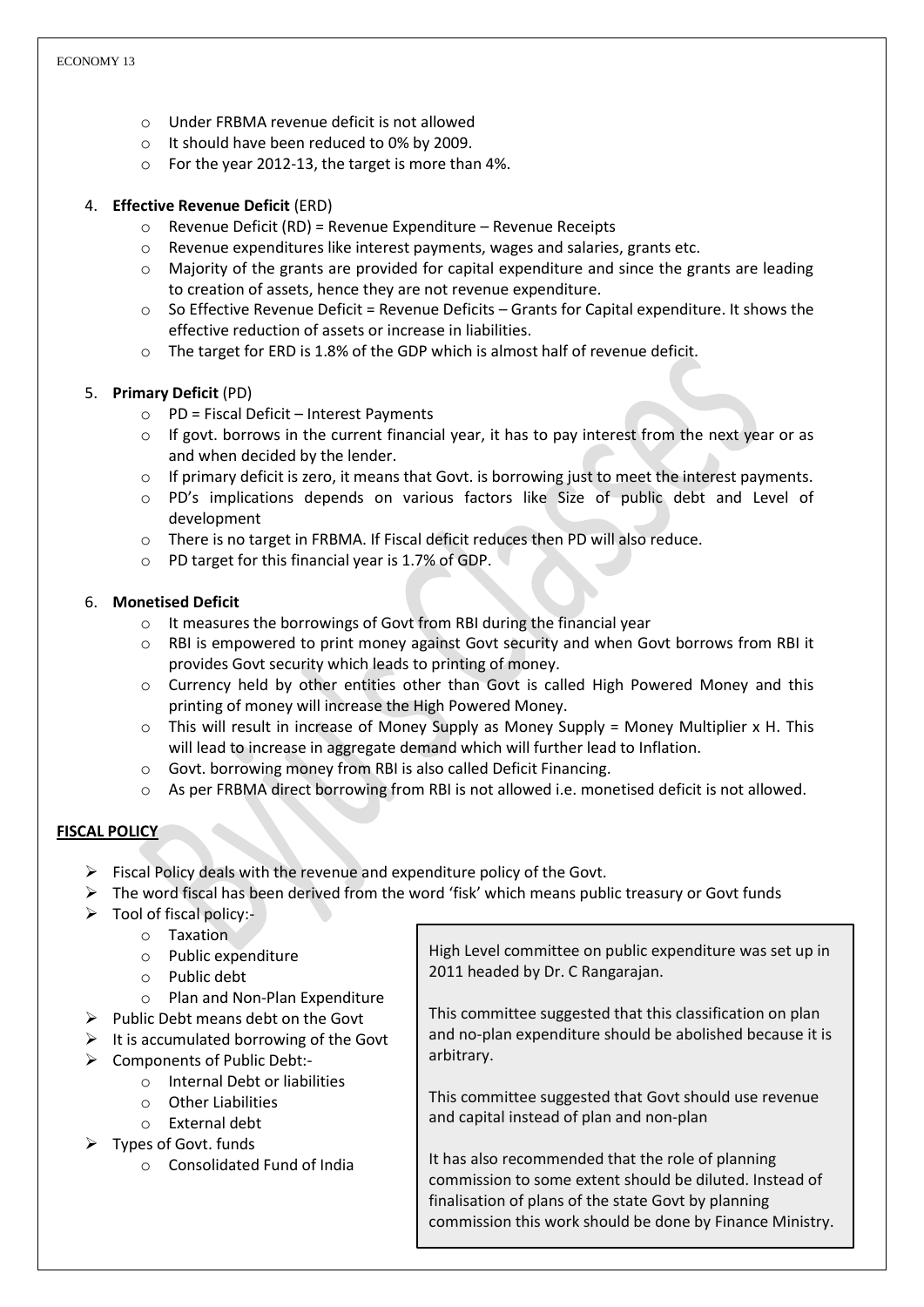- o Contingency Fund
- o Third Fund also called Public accounts
- **Debt Trap –** Situation where the borrower has to borrow again for the payment of instalment on the previous debt. A borrower unable to meet debt service obligations without borrowing is known to be in debt trap. Eurozone countries are known to be in

### **Fiscal Responsibility and Budget Management Act (FRBMA), 2003**

- $\triangleright$  The objective of this act is to impose fiscal discipline on government.
- $\triangleright$  It means fiscal policy should be conducted in a disciplined manner or in a responsible manner i.e. government deficits or borrowings should be kept within reasonable limits and government should plan its expenditure in accordance with its revenues so that the borrowing should be within limits.
- $\triangleright$  Targets under this act:
	- o Fiscal deficits should be less than 3% of GDP or less by 2008
	- o Fiscal deficit should be reduced by 0.3% point per annum
	- $\circ$  In 2004 the fiscal deficit was slightly above 4.3% and further reduces considerably by 0.3% every year.
	- o Revenue deficit must be 0 by 2009.It can be achieved by reducing revenue deficit by 0.5% points per annum.
	- o Govt should not borrow directly from RBI.
	- $\circ$  Govt has to present the trends of receipts and expenditure in Parliament on a quarterly basis. In case of deviations in receipts and expenditure from the

### **Fiscal Federalism**

- $\triangleright$  It refers to distribution of resource between centre and states
- $\triangleright$  Distribution of taxes between centre and states is mentioned in the 7<sup>th</sup> schedule of our constitution.
- $\triangleright$  There are 3 lists where the taxes are distributed
	- o Union List
	- o State List
	- o Concurrent List
- $\triangleright$  Taxes are classified under 5 categories
	- o Central taxes or Central Govt. Taxes
	- o Shareable taxes Income tax and Union Excise duty
	- o State taxes
	- o Taxes imposed and collected by Centre and appropriated by state
	- o Taxes imposed by centre but collected and used by state – Stamp duties and agriculture properties.
- $\triangleright$  This 5 classification arrangement has been amended and the last two categories have now been merged. Now they are called central shareable taxes.
- $\triangleright$  10<sup>th</sup> Finance commission headed by K.C. Pant recommended these amendments.
- $\triangleright$  By the 80<sup>th</sup> constitution amendment in 2003, the first two taxes were merged leaving all taxes shareable.

#### Terminal taxes:-

- o Terminal taxes are like platform entry tickets, airport entry tickets for passengers or for goods
- o These are collected by the centre and given to the states

#### Central Taxes:-

- o Corporation tax
- o Customs duty
- o Stamp duties on financial documents
- o Wealth tax and gift tax

#### State Tax

- o Sales Tax or Trade Tax
- o Excise on liquor and narcotics
- o Taxes related to agriculture sector
- o Motor spirit and vehicles
- o Professional taxes etc.